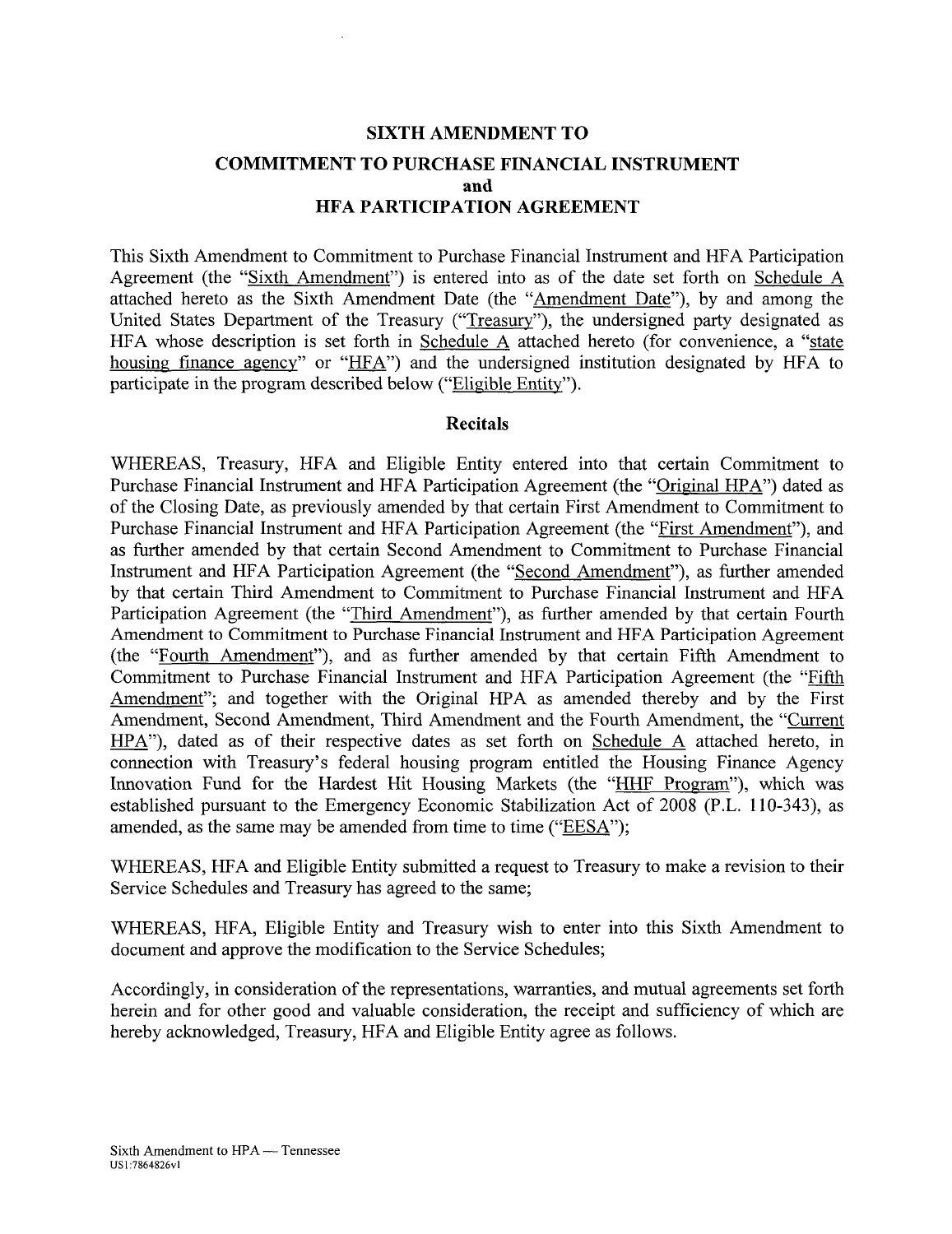## **Agreement**

## **1. Amendments**

A. Definitions. All references in the Current HPA to the "Agreement" shall mean the Current HPA, as further amended by this Sixth Amendment; and all references in the Current HPA to Schedules A or B shall mean the Schedules A or B attached to this Sixth Amendment. All references herein to the "HPA" shall mean the Current HPA, as further amended by this Sixth Amendment.

B. Schedule A. Schedule A attached to the Current HPA is hereby deleted in its entirety and replaced with Schedule A attached to this Sixth Amendment.

C. Schedule B. Schedule B attached to the Current HPA is hereby deleted in its entirety and replaced with Schedule B attached to this Sixth Amendment.

## **2. Representations, Warranties and Covenants**

A. HFA and Eligible Entity. HFA and Eligible Entity, each for itself, make the following representations, warranties and covenants to Treasury and the truth and accuracy of such representations and warranties and compliance with and performance of such covenants are continuing obligations of HFA and Eligible Entity, each as to itself. In the event that any of the representations or warranties made herein cease to be true and correct or HFA or Eligible Entity breaches any of its covenants made herein, HFA or Eligible Entity, as the case may be, agrees to notify Treasury immediately and the same shall constitute an Event of Default under the HPA.

(1) HFA and Eligible Entity each hereby certifies, represents and warrants as of the date hereof that each of the representations and warranties of HFA or Eligible Entity, as applicable, contained in the HPA are true, correct, accurate and complete in all material respects as of the date hereof. All covenants of HFA or Eligible Entity, as applicable, contained in the HPA shall remain in full force and effect and neither HFA, nor Eligible Entity is in breach of any such covenant.

(2) Eligible Entity has the full corporate power and authority to enter into, execute, and deliver this Sixth Amendment and any other closing documentation delivered to Treasury in connection with this Sixth Amendment, and to perform its obligations hereunder and thereunder.

(3) HFA has the full legal power and authority to enter into, execute, and deliver this Sixth Amendment and any other closing documentation delivered to Treasury in connection with this Sixth Amendment, and to perform its obligations hereunder and thereunder.

## **3. Miscellaneous**

A. The recitals set forth at the beginning of this Sixth Amendment are true and accurate and are incorporated herein by this reference.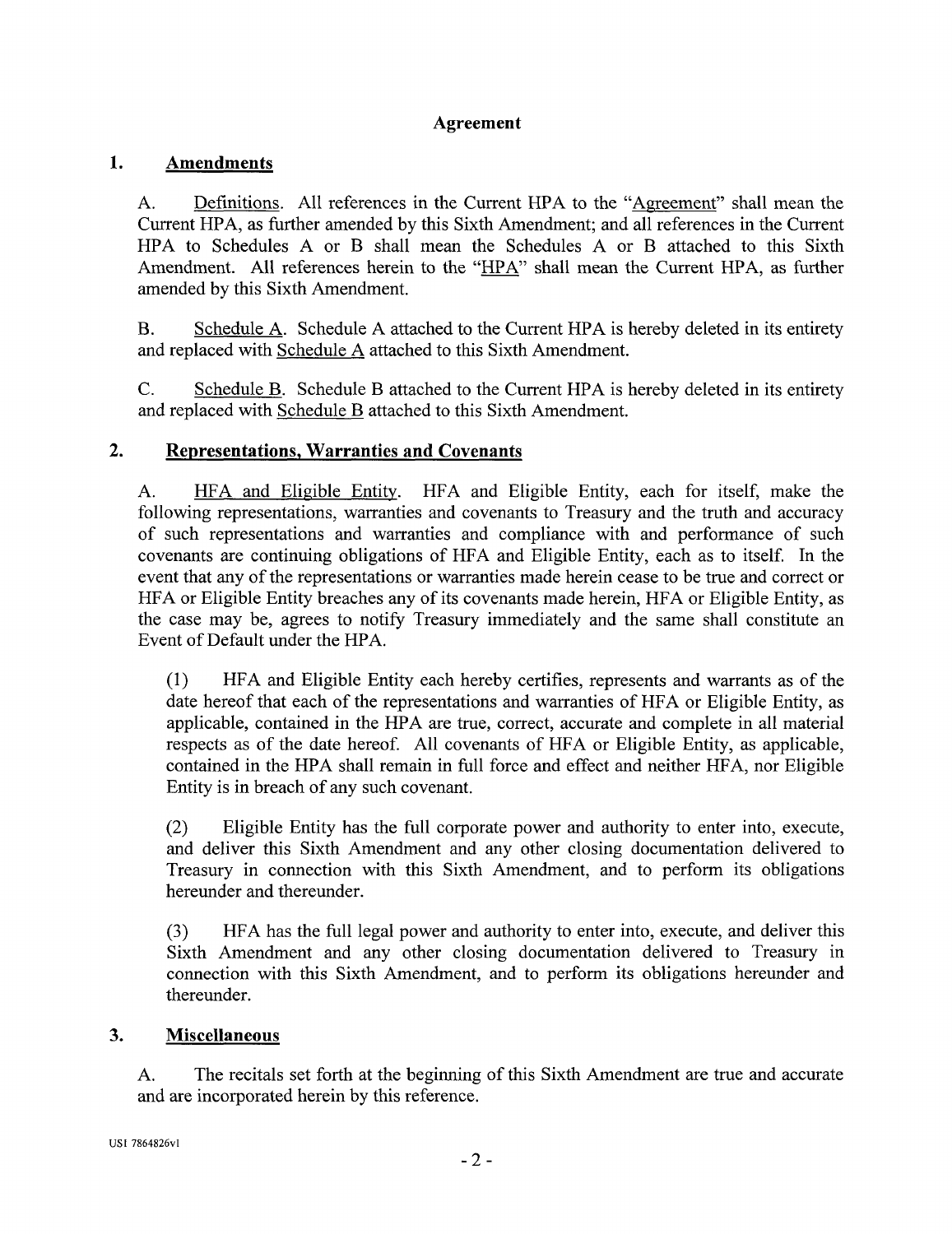B. Capitalized terms used but not defined herein shall have the meanings ascribed to them in the HPA.

C. Any provision of the HPA that is determined to be prohibited or unenforceable in any jurisdiction shall, as to such jurisdiction, be ineffective to the extent of such prohibition or unenforceability without invalidating the remaining provisions of the HPA, and no such prohibition or unenforceability in any jurisdiction shall invalidate such provision in any other jurisdiction.

D. This Sixth Amendment may be executed in two or more counterparts (and by different parties on separate counterparts), each of which shall be deemed an original, but all of which together shall constitute one and the same instrument. Facsimile or electronic copies of this Sixth Amendment shall be treated as originals for all purposes.

# [SIGNATURE PAGE FOLLOWS; REMAINDER OF PAGE INTENTIONALLY LEFT BLANK]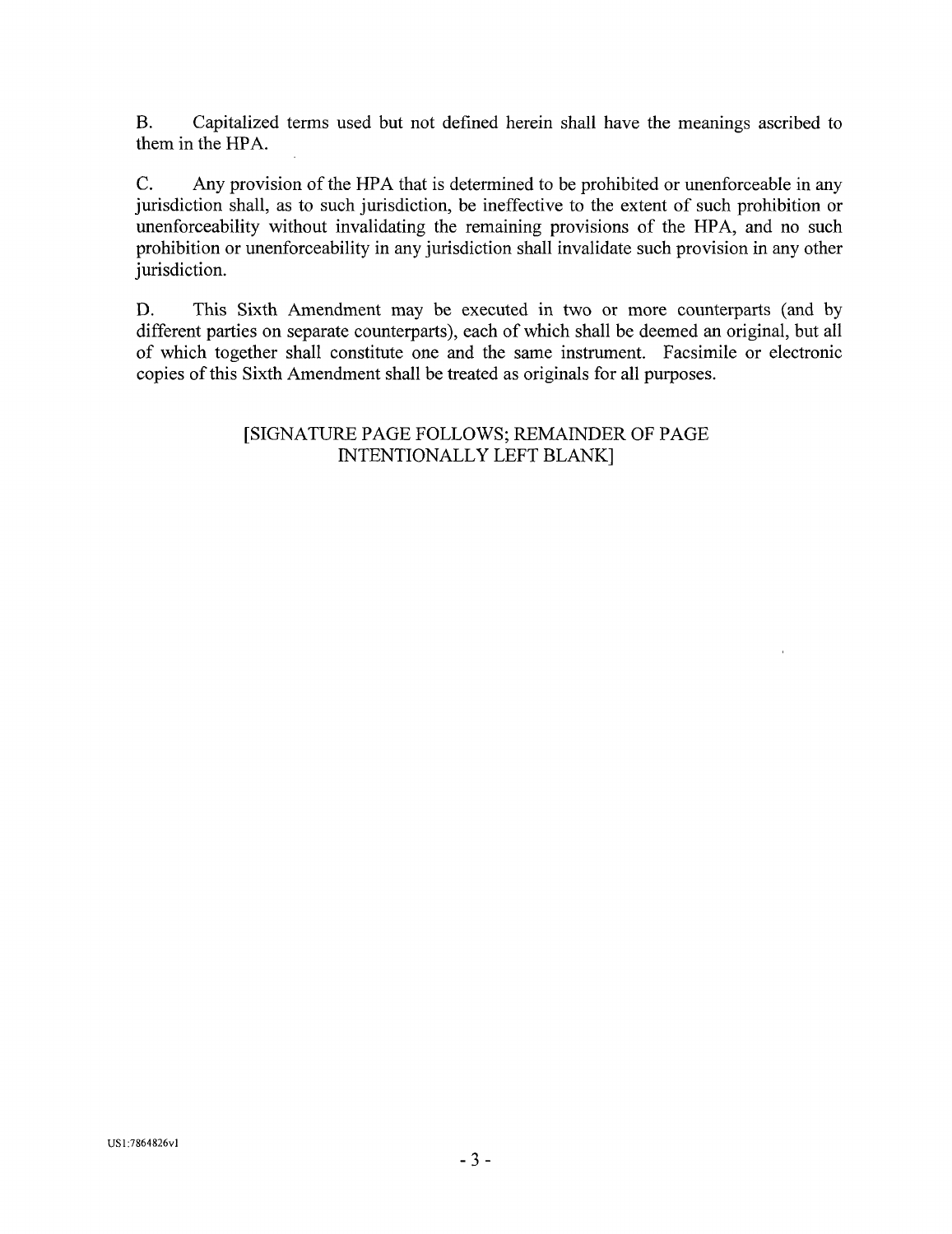**In Witness Whereof,** HFA, Eligible Entity and Treasury by their duly authorized officials hereby execute and deliver this Sixth Amendment to Commitment to Purchase Financial Instrument and HFA Participation Agreement as of the Amendment Date.

## HFA: TREASURY:

TENNESSEE HOUSING DEVELOPMENT **AGENCY** 

UNITED STATES DEPARTMENT OF THE **TREASURY** 

By: /s/ Ted R. Fellman Name: Ted R. Fellman Title: Executive Director **By:** 

Name: Timothy G. Massad Title: Assistant Secretary for Financial Stability

## **ELIGIBLE ENTITY:**

TENNESSEE HOUSING DEVELOPMENT **AGENCY** 

By: /s/ Ted R. Fellman Name: Ted R. Fellman Title: Executive Director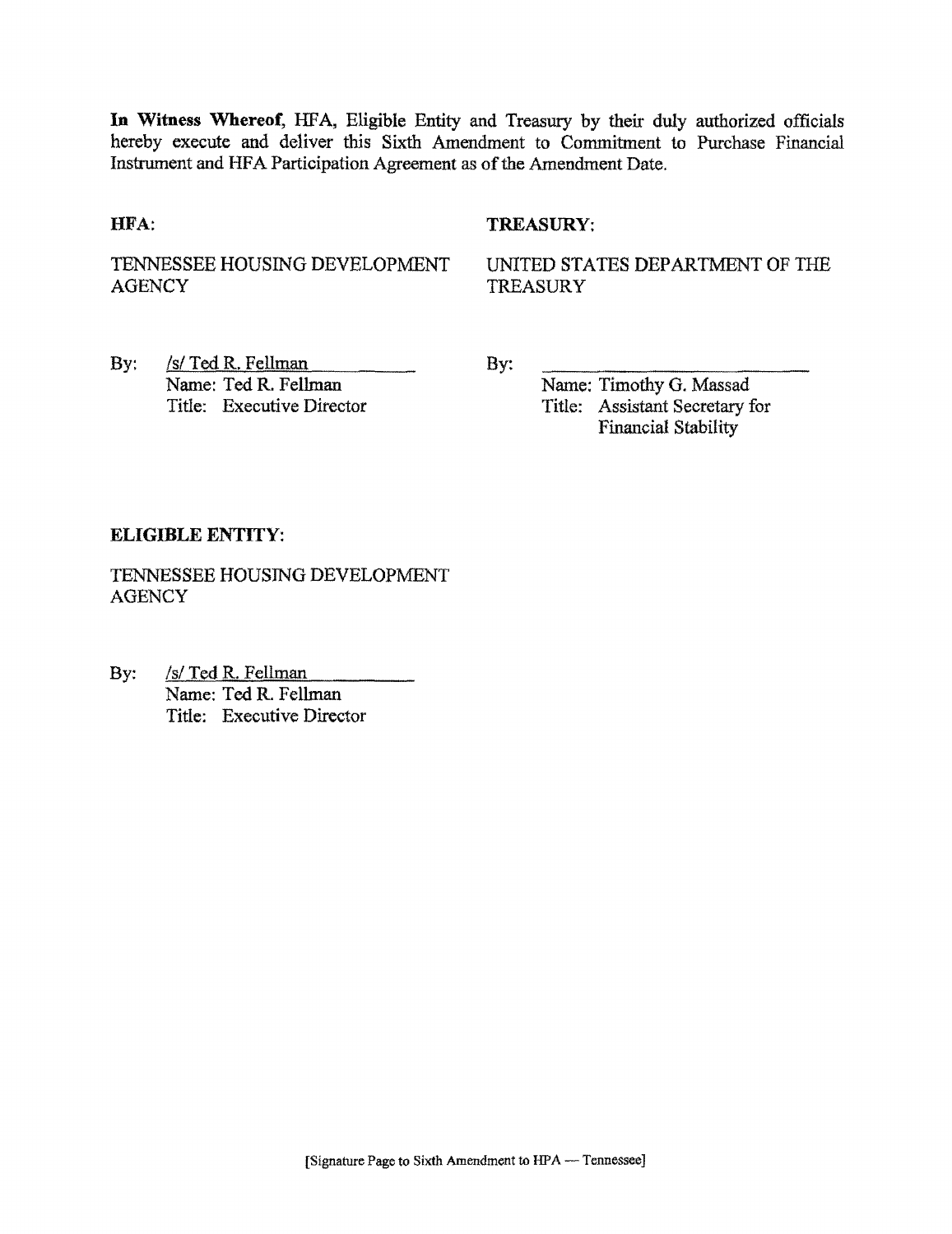In Witness Whereof, HFA, Eligible Entity and Treasury by their duly authorized officials hereby execute and deliver this Sixth Amendment to Commitment to Purchase Financial Instrument and HFA Participation Agreement as of the Amendment Date,

#### HFA; TREASURY;

TENNESSEE HOUSING DEVELOPMENT UNITED STATES DEPARTMENT OF THE AGENCY TREASURY

**TREASURY** 

By:  $\frac{1}{2}$  By:  $\frac{1}{2}$   $\frac{1}{2}$ 

Name: Name: Timothy G. Massade<br>Title: Assistant Secretary f Title: Assistant Secretary for Financial Stability

#### ELIGIBLE ENTITY:

TENNESSEE HOUSING DEVELOPMENT **AGENCY** 

**By:** 

Name: Title: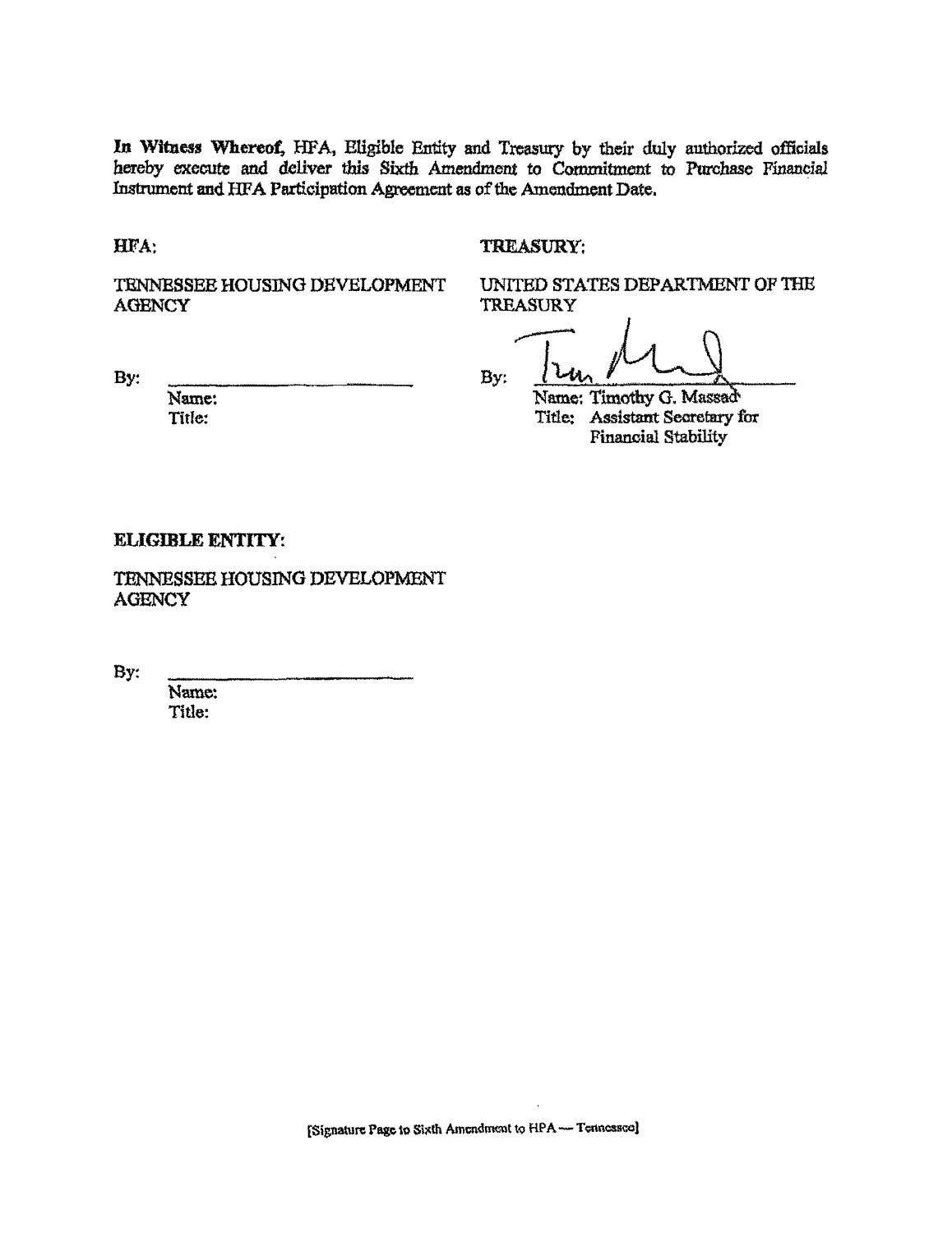# **EXHIBITS AND SCHEDULES**

Schedule A Basic Information<br>Schedule B Service Schedules

Service Schedules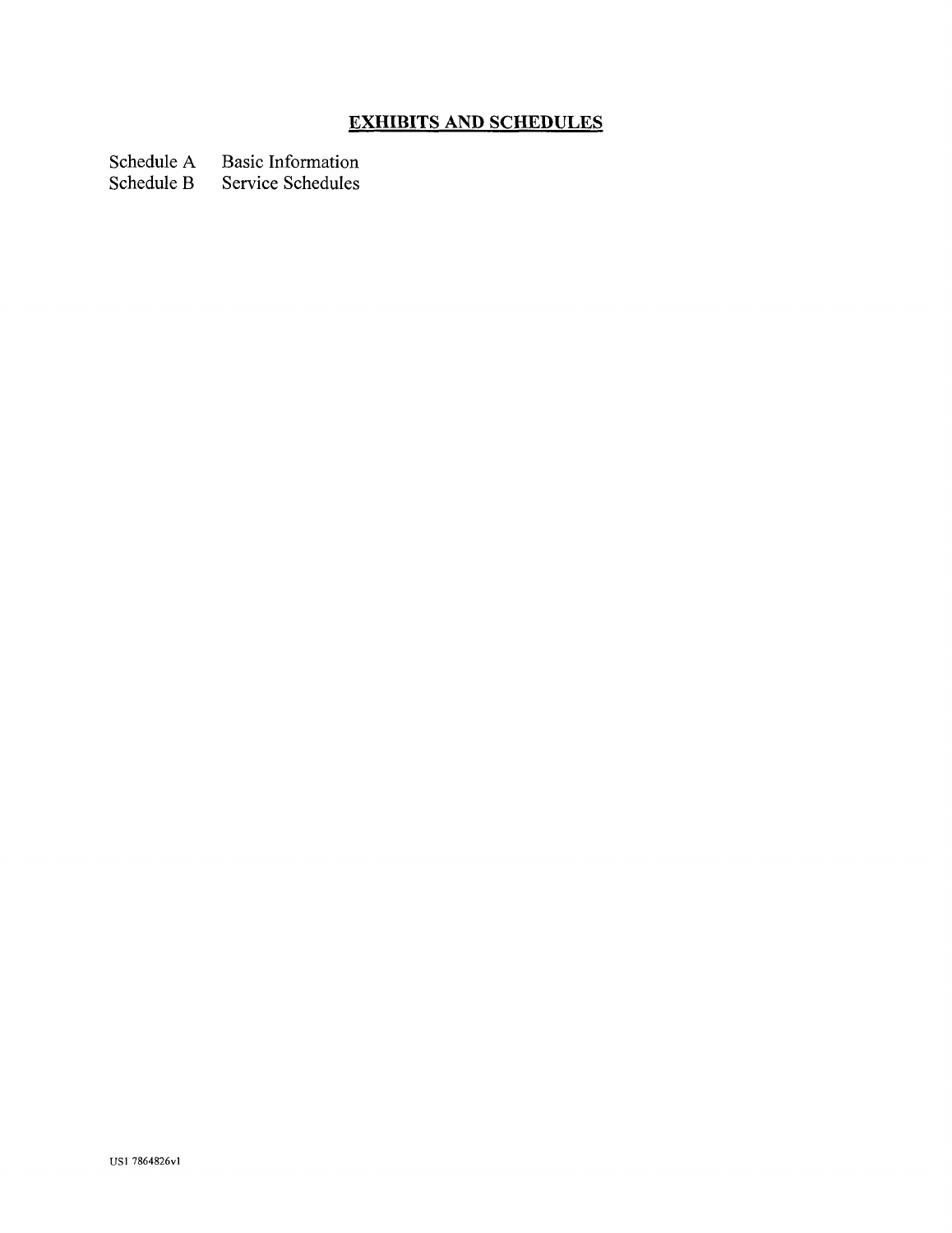## **SCHEDULE A**

#### **BASIC INFORMATION**

Eligible Entity Information: Name of the Eligible Entity:

Corporate or other organizational form:

Tennessee Housing Development Agency<sup>1</sup>

body, politic and corporate; political subdivision and instrumentality of the State of Tennessee, established and existing under the Tennessee Housing Development Agency Act, Tenn. Code Ann. § 13-23-101 et seq.

Jurisdiction of organization:

Notice Information:

Tennessee

HFA Information: Name of HFA:

Organizational form:

Tennessee Housing Development Agency

body, politic and corporate; political subdivision and instrumentality of the State of Tennessee, established and existing under the Tennessee Housing Development Agency Act, Tenn. Code Ann. § 13-23-101 et seq.

Date of Application:

September 1, 2010

<sup>&</sup>lt;sup>1</sup> References in the Agreement to the term "HFA" shall mean the Tennessee Housing Development Agency ("THDA") in its capacity as an HFA as such term is used in the Agreement; references in the Agreement to the term "Eligible Entity" shall mean THDA, in its capacity as Eligible Entity as such term is used in the Agreement.

Notwithstanding anything to the contrary in the Agreement, (A) for purposes of Section 4(G) thereof, annual audited financial statements shall be due no later than one hundred eighty (180) days after the end of THDA's fiscal year, and (B) for purposes of Section 7 thereof, the powers and authority of THDA shall be governed and construed in accordance with the laws of the State of Tennessee.

For the avoidance of doubt, THDA has no obligation to ensure that the funds in the Depository Account are collateralized should the amount of money in the account be in excess of the FDIC insurance limits.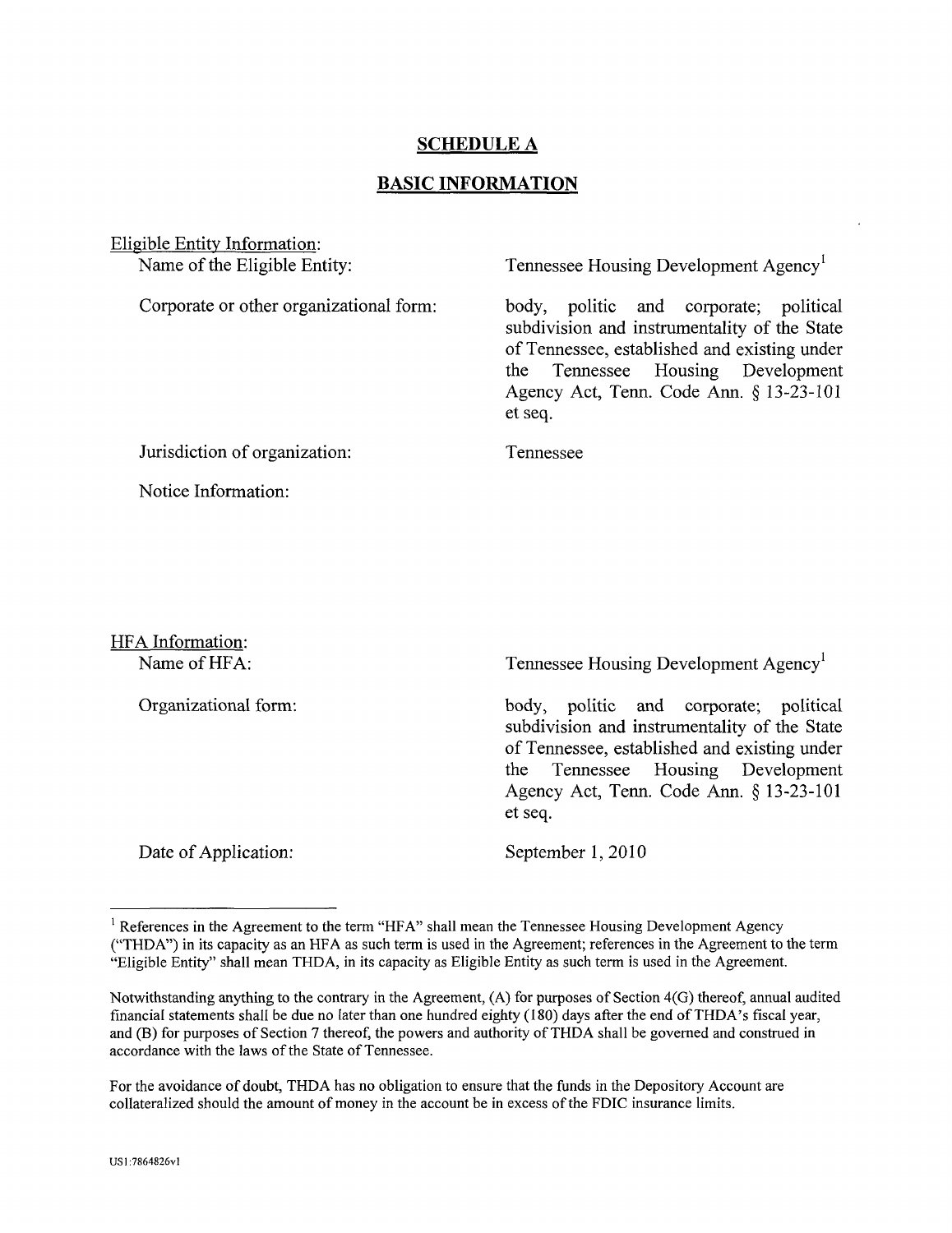| Date of Action Plan:                                                            | September 1, 2010                                                                                                                                            |
|---------------------------------------------------------------------------------|--------------------------------------------------------------------------------------------------------------------------------------------------------------|
| Notice Information:                                                             | Same as notice information for Eligible<br>Entity                                                                                                            |
| Program Participation Cap:                                                      | \$217,315,593.00                                                                                                                                             |
| Portion of Program Participation Cap<br><b>Representing Original HHF Funds:</b> | N/A                                                                                                                                                          |
| Portion of Program Participation Cap<br>Representing Unemployment HHF Funds:    | \$81,128,260.00                                                                                                                                              |
| Permitted Expenses:                                                             | \$27,375,192.24                                                                                                                                              |
| <b>Closing Date:</b>                                                            | September 23, 2010                                                                                                                                           |
| <b>First Amendment Date:</b>                                                    | September 29, 2010                                                                                                                                           |
| <b>Second Amendment Date:</b>                                                   | December 16, 2010                                                                                                                                            |
| Third Amendment Date:                                                           | May 25, 2011                                                                                                                                                 |
| Fourth Amendment Date:                                                          | September 28, 2011                                                                                                                                           |
| Fifth Amendment Date:                                                           | December 8, 2011                                                                                                                                             |
| <b>Sixth Amendment Date:</b>                                                    | May 3, 2012                                                                                                                                                  |
| Eligible Entity Depository Account Information:                                 | See account information set forth in the<br>Depository Account Control Agreement<br>Treasury and Eligible<br>between<br>Entity<br>regarding the HHF Program. |

 $\mathcal{L}^{\text{max}}_{\text{max}}$  , where  $\mathcal{L}^{\text{max}}_{\text{max}}$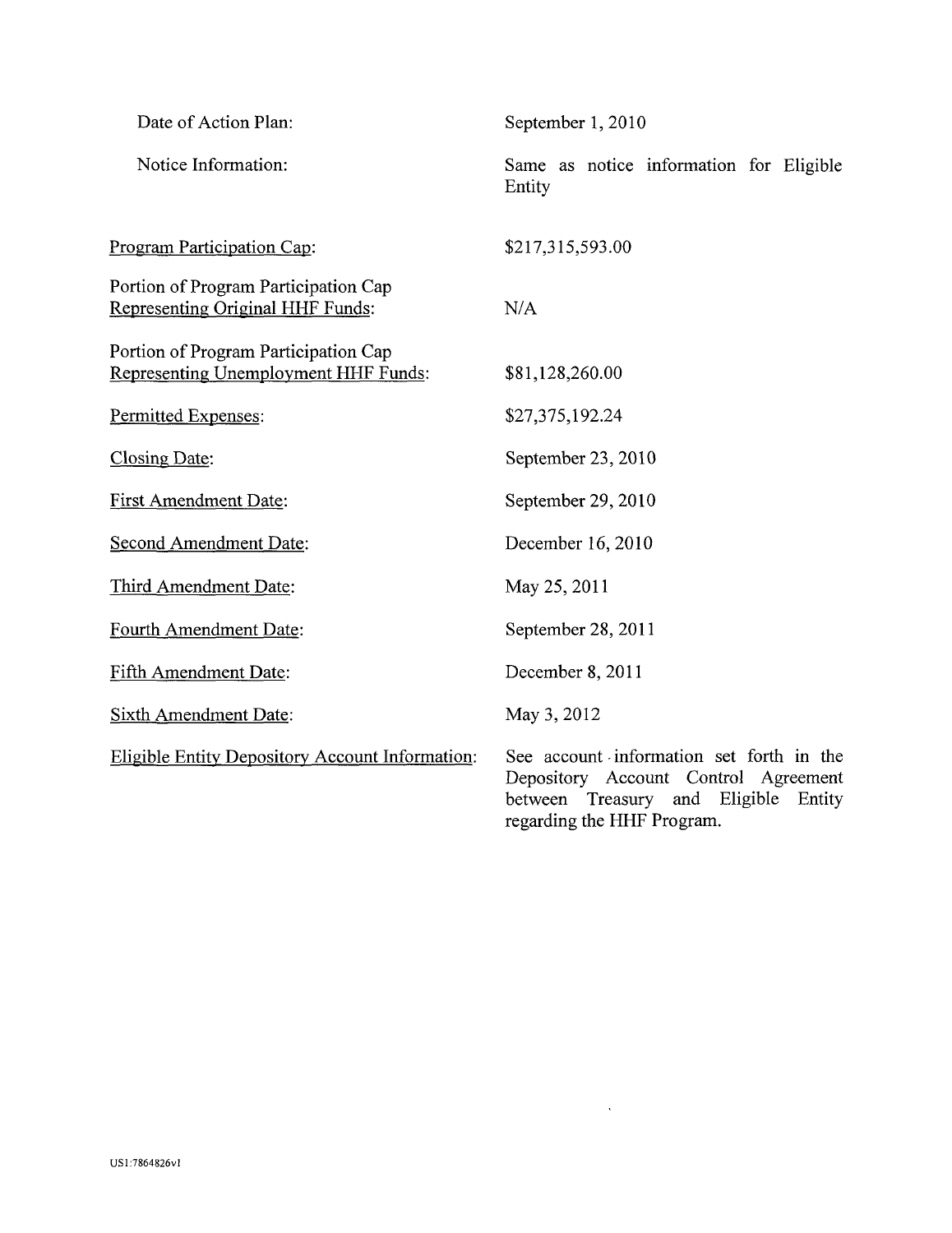## SCHEDULE B

## SERVICE SCHEDULES

The Service Schedules attached as Schedule B to the Current HPA are hereby deleted in their entirety and replaced with the attached Service Schedules (numbered sequentially as Service Schedule B-l, Service Schedule B-2, et. seq.), which collectively comprise Schedule B to the HPA.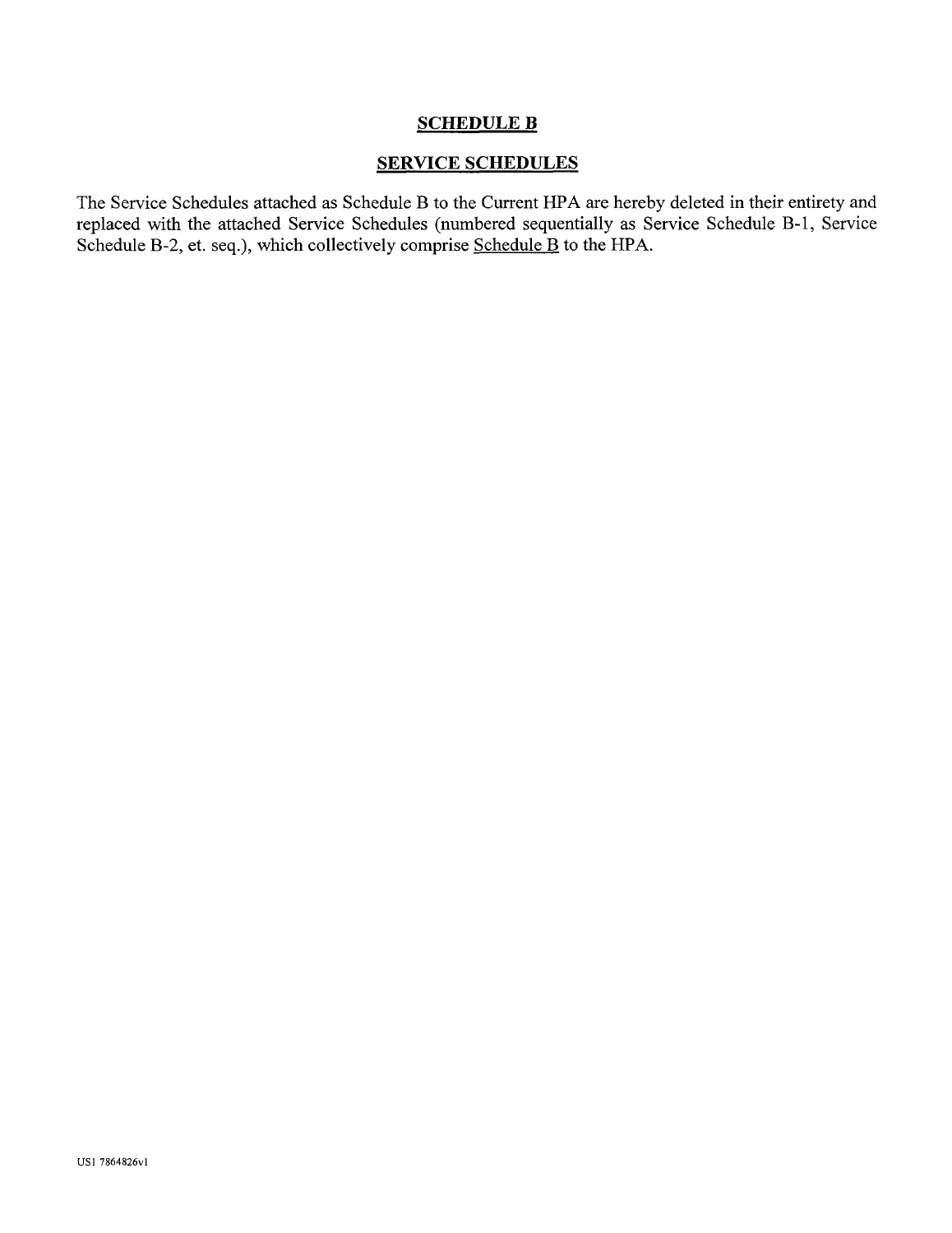# **SCHEDULE B-l**

# **Tennessee Housing Development Agency**

# **Hardest Hit Fund Program (HHFP)**

# **Summary Guidelines**

| 1. | <b>Program Overview</b>                                                              | The Tennessee Housing Development Agency (THDA) Hardest<br>Hit Fund Program (HHFP) will provide loans to unemployed or<br>substantially underemployed homeowners who, through no fault<br>of their own, are financially unable to make their mortgage<br>payments and are in danger of losing their homes to foreclosure.<br>Loan proceeds will be used to pay all mortgage and mortgage-<br>related expenses (e.g., property taxes, homeowner insurance,<br>homeowner dues) until the homeowner secures employment or<br>completes training for a new career. For homeowners who have<br>found a new job, but accumulated payment arrearages,<br>reinstatement assistance will be available.                                                                                                               |
|----|--------------------------------------------------------------------------------------|-------------------------------------------------------------------------------------------------------------------------------------------------------------------------------------------------------------------------------------------------------------------------------------------------------------------------------------------------------------------------------------------------------------------------------------------------------------------------------------------------------------------------------------------------------------------------------------------------------------------------------------------------------------------------------------------------------------------------------------------------------------------------------------------------------------|
| 2. | <b>Program Goals</b>                                                                 | assist unemployed, or substantially underemployed,<br>To<br>homeowners to remain in their homes and make monthly<br>payments on their mortgages and mortgage related expenses<br>such as property taxes, homeowner insurance, homeowner dues,<br>and/or past-due mortgage payments (arrearages) so that they<br>may avoid delinquency and foreclosure.                                                                                                                                                                                                                                                                                                                                                                                                                                                      |
| 3. | <b>Target Population /</b><br>Areas                                                  | This program will be available in all Tennessee counties.<br>THDA will provide additional assistance over a longer period of<br>time to eligible homeowners living in targeted or "hardest hit"<br>counties, defined as those counties showing greater than average<br>distress based on a combination of unemployment rate, the<br>percent of the state's foreclosures in that county, and<br>delinquency rates. Twenty-nine counties were chosen as targeted<br>based on the fact that they scored high on two of three factors, as<br>follows: having an unemployment rate at or above the state<br>average rate, having a high percentage of the state's foreclosure<br>filings (in the 75th percentile of counties), having<br>a high<br>delinquency rate (again, in the 75th percentile of counties). |
| 4. | <b>Program Allocation</b><br>(Excluding<br><b>Administrative</b><br><b>Expenses)</b> | \$189,940,400.76                                                                                                                                                                                                                                                                                                                                                                                                                                                                                                                                                                                                                                                                                                                                                                                            |
| 5. | <b>Borrower Eligibility</b><br>Criteria                                              | Unemployed or substantially underemployed homeowners who,<br>through no fault of their own, are unable to make their mortgage<br>payments and are at risk of foreclosure. Homeowners will be<br>required to provide a financial hardship affidavit with<br>appropriate documentation as to the cause of their hardship, as                                                                                                                                                                                                                                                                                                                                                                                                                                                                                  |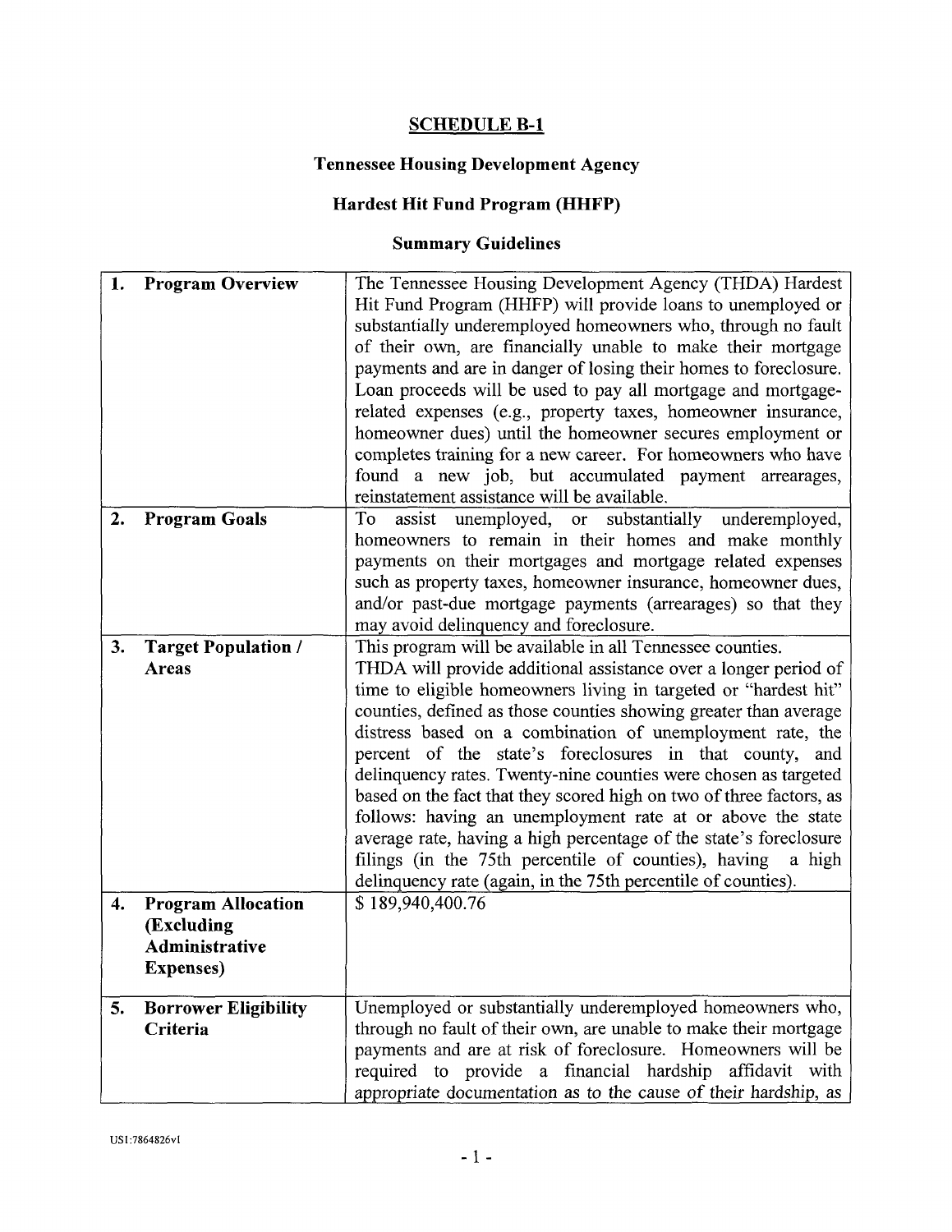|                                                      | specified in the program guidelines. Homeowners will be<br>required to provide continual documentation certifying to their<br>ongoing hardship.                                                                                                                             |
|------------------------------------------------------|-----------------------------------------------------------------------------------------------------------------------------------------------------------------------------------------------------------------------------------------------------------------------------|
|                                                      | Employed homeowners who have previously been unemployed<br>or substantially underemployed and who are delinquent, but who<br>can resume future payments without additional assistance.                                                                                      |
|                                                      | Substantially underemployed homeowners whose income has<br>been reduced by 30% or more.                                                                                                                                                                                     |
|                                                      | The event or incident which results in unemployment or<br>substantially underemployment must have occurred after<br>January 1, 2008.                                                                                                                                        |
|                                                      | Principal, Interest, Taxes and Insurance >31% of household<br>income after job loss/reduction of income.                                                                                                                                                                    |
|                                                      | Asset test: Borrower must not have >6 months reserves                                                                                                                                                                                                                       |
|                                                      | Borrower must be a low or moderate income homeowner<br>(maximum \$92,680 household income).                                                                                                                                                                                 |
|                                                      | Eligibility for program assistance will be determined primarily<br>by participating foreclosure prevention partners using THDA<br>underwriting criteria stated above.                                                                                                       |
|                                                      | Funds will be allocated on a first come/approved, first served<br>basis.                                                                                                                                                                                                    |
| 6.<br>Property / Loan<br><b>Eligibility Criteria</b> | Existing single-family homes or condominiums (attached or<br>detached) including manufactured homes on foundations<br>permanently affixed to real estate owned by the borrower.                                                                                             |
|                                                      | Tennessee owner-occupied, primary residences only.                                                                                                                                                                                                                          |
| <b>Program Exclusions</b><br>7.                      | Total Unpaid Principal Balances > \$275,000                                                                                                                                                                                                                                 |
|                                                      | Manufactured Homes not considered real property                                                                                                                                                                                                                             |
|                                                      | Non-legal U.S. resident                                                                                                                                                                                                                                                     |
| <b>Structure of Assistance</b><br>8.                 | forgivable,<br>$0\%$<br>deferred-payment,<br>interest,<br>non-recourse,<br>A forgiveness clause will reduce the loan<br>subordinate loan.<br>amount by 20% a year for every year the borrower stays in the<br>home up until 5 years. At the end of 5 years the note will be |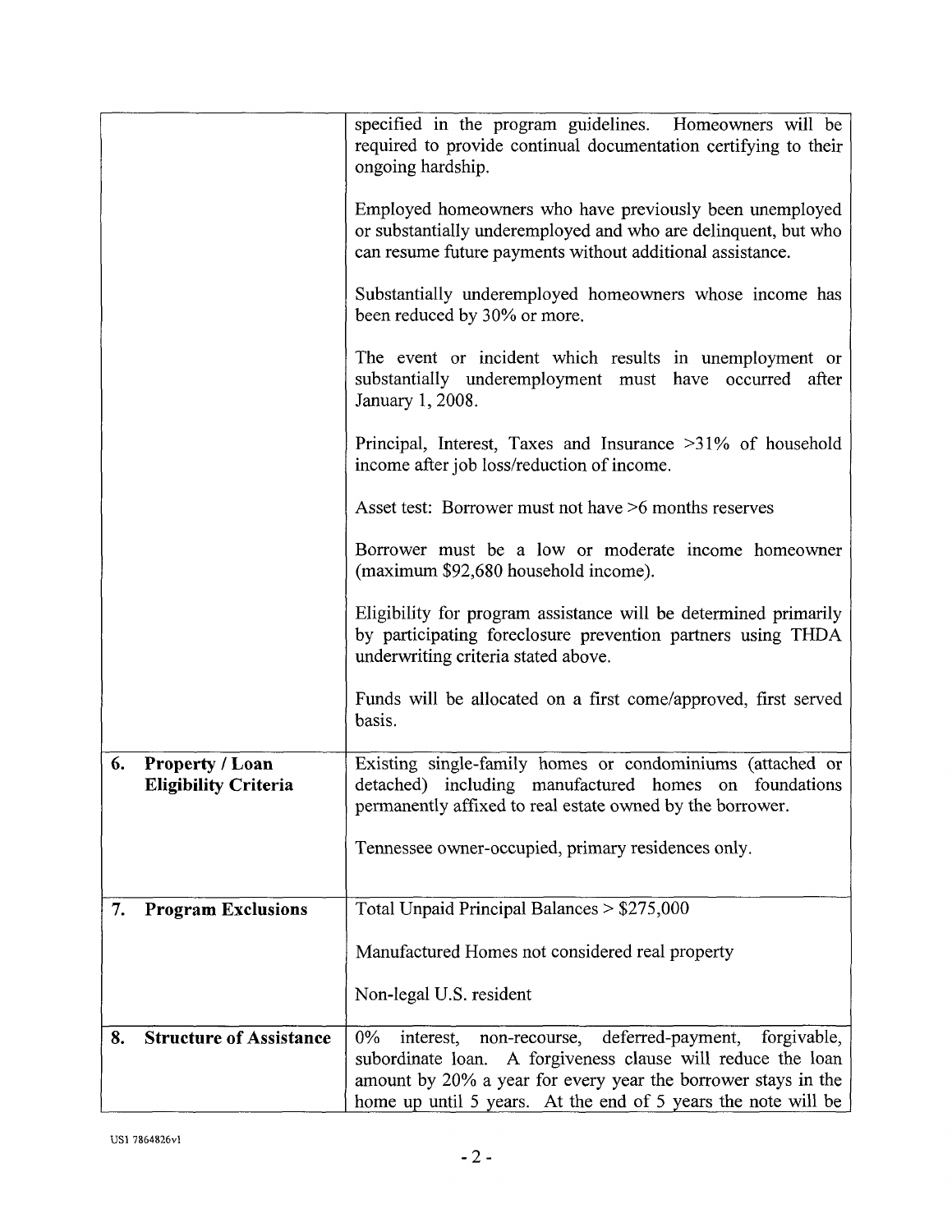|                                                        | considered satisfied and THDA will release the lien securing the<br>note.<br>Loan funds are due and payable if property is sold, refinanced or<br>no longer owner occupied and there are sufficient equity<br>proceeds available (unless otherwise prohibited under applicable<br>federal law).<br>All deferred, subordinate mortgages will be evidenced by a<br>Home Equity Line of Credit promissory note and secured by a<br>deed of trust on the property. Borrowers will be required to sign<br>and acknowledge via written agreement indicating the program<br>guidelines.<br>Any funds returned according to established program guidelines<br>will be recaptured and used to assist additional homeowners<br>through December 31, 2017. After December 31, 2017, any<br>remaining or recaptured funds will be returned to Treasury. |
|--------------------------------------------------------|---------------------------------------------------------------------------------------------------------------------------------------------------------------------------------------------------------------------------------------------------------------------------------------------------------------------------------------------------------------------------------------------------------------------------------------------------------------------------------------------------------------------------------------------------------------------------------------------------------------------------------------------------------------------------------------------------------------------------------------------------------------------------------------------------------------------------------------------|
| <b>Per Household</b><br>9.<br><b>Assistance</b>        | Maximum amount available per homeowner:<br>Standard benefit counties: \$20,000 up to 12 months<br>٠                                                                                                                                                                                                                                                                                                                                                                                                                                                                                                                                                                                                                                                                                                                                         |
|                                                        | Targeted benefit counties: \$25,000 up to 18 months                                                                                                                                                                                                                                                                                                                                                                                                                                                                                                                                                                                                                                                                                                                                                                                         |
|                                                        | There is no maximum monthly payment amount;<br>however, total loan amount cannot exceed applicable<br>benefit.                                                                                                                                                                                                                                                                                                                                                                                                                                                                                                                                                                                                                                                                                                                              |
| 10. Duration of Assistance                             | Homeowners may receive assistance up to a maximum of 12 or<br>18 months (depending on county). Should a homeowner<br>become reemployed within the applicable period, the<br>homeowner may continue receiving assistance for up to an<br>additional 2 months after reemployment. Additionally, if a<br>homeowner becomes reemployed within the applicable period<br>and the homeowner's mortgage payment exceeds 31% of their<br>current income, they are eligible for continued assistance.                                                                                                                                                                                                                                                                                                                                                 |
|                                                        | Any reinstatement assistance shall be made in one payment.                                                                                                                                                                                                                                                                                                                                                                                                                                                                                                                                                                                                                                                                                                                                                                                  |
| 11. Estimated Number of<br>Participating<br>Households | 13,500 homeowners over the next 4-5 years with an average<br>loan amount of \$14,000. Recaptured funds will be recycled and<br>used for additional homeowners which could extend the<br>program until as late as December 31, 2017.                                                                                                                                                                                                                                                                                                                                                                                                                                                                                                                                                                                                         |
| 12. Program Inception /<br><b>Duration</b>             | Program began serving the targeted, hardest hit counties January<br>On March 1, 2011 the Standard benefit counties<br>1, 2011.<br>became eligible for the program. Program is expected to run<br>until December 31, 2015, but will continue until all funds are<br>Recaptured funds will be recycled and used for<br>exhausted.<br>additional homeowners which could extend the program until as<br>late as December 31, 2017.                                                                                                                                                                                                                                                                                                                                                                                                              |
| 13. Program Interactions<br>with Other HFA             | None                                                                                                                                                                                                                                                                                                                                                                                                                                                                                                                                                                                                                                                                                                                                                                                                                                        |